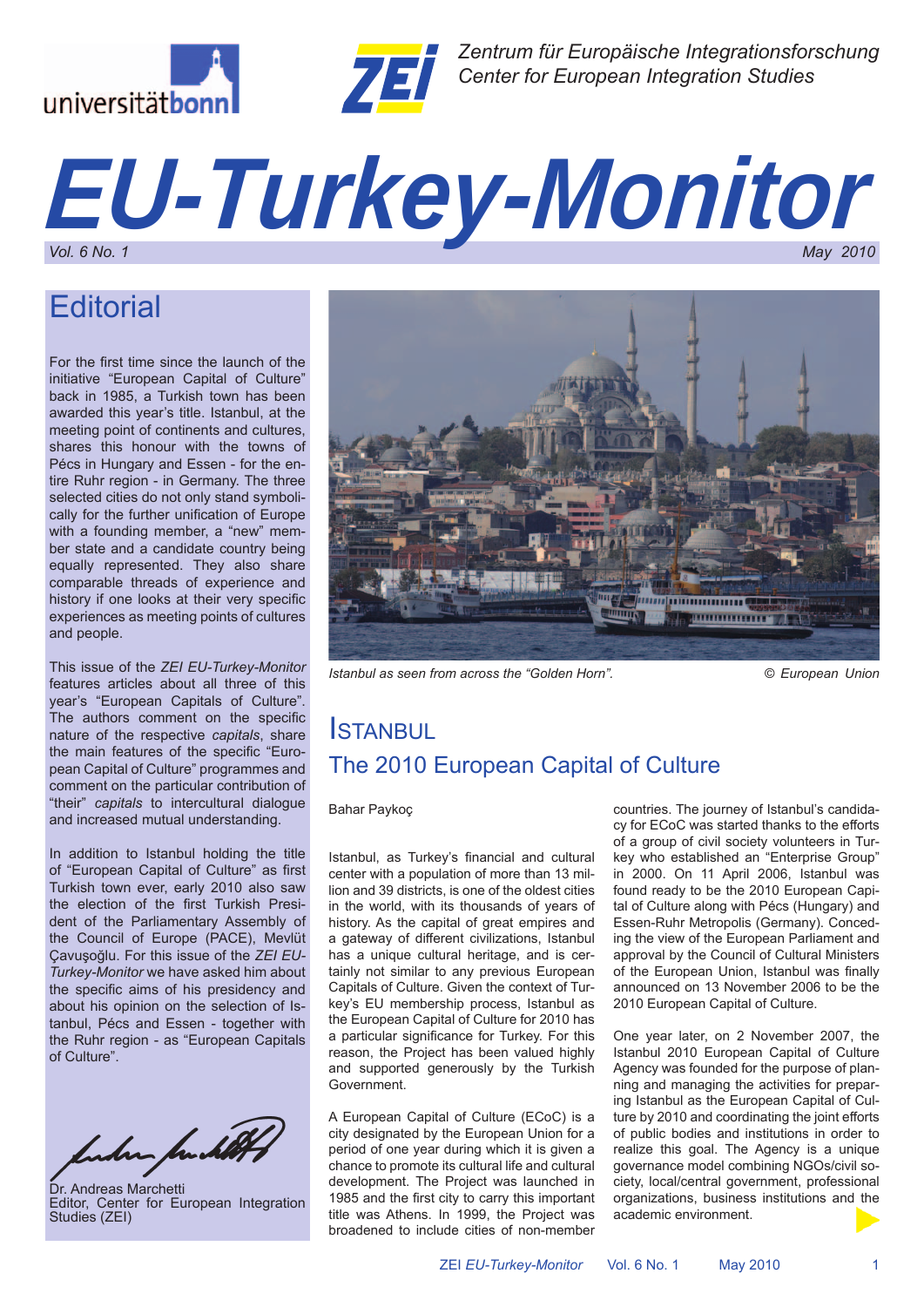

With the opening activities on 16 January 2010, Istanbul's year of European Capital of Culture officially began. The Istanbul 2010 promotion campaign in Europe kicked off with the slogan "Istanbul, the most inspiring city in the world." One of the most important missions of the project is to promote the city's cultural heritage and increase the number of individuals exploring the city. Ten million international tourists and ten billion USD revenue are expected this year.

There are many projects in the Istanbul 2010 Program which include restorations, street and façade rehabilitations, maintenance and repair programs as part of the urban and cultural transformation of the city. For instance, rehabilitation of the Sultanahmet Square, restorations in Hagia Sophia, and some sections of the Topkapı Palace which is physically and symbolically the largest building of the Ottoman history, are among them. Other projects which are realized with the support of the Agency include: the preparation of a protection master plan for the Istanbul Land Walls, dating back to the 5th century Roman era and being included in the UNESCO World Cultural Heritage List; a strategic site management plan pertaining to the utilization and conservation of the Historical Peninsula; the Sur-i Sultani Strategic Plan which is the first project ever aiming to develop a conservation strategy for the Topkapı Palace and its environs and creating a Museums Quartier meeting the standards of ICOMOS and UNESCO. The completion date for the Sur-i Sultani project is set as 2023. The Yenikapı Transfer Center Project, which is planned to become the largest transfer center of Istanbul with its subway connections, Marmaray central station and intercity main sea transportation terminal, is also funded by the Agency.

Besides these "hard facts", ECoC also implies the promotion of important "soft skills". With regard to the European Union context, one of the major preoccupations is the enhancement and deepening of the dialogue between cultures. According to the EU, "*in*tercultural dialogue is" defined as "a proc*ess that comprises an open and respectful exchange or interaction between individuals, groups and organizations with different cultural backgrounds or world views. Among its aims are: to develop a deeper understanding of diverse perspectives and practices; to increase participation and the freedom and ability to make choices; to foster equality; and to enhance creative processes*" (see ERICarts Team, www.interculturaldialogue. eu). The contribution of the project to these aims needs to be analyzed.

#### **Intercultural dialogue**

With its unique location in the world, stretching on both sides of the Bosphorus on two continents - Europe and Asia, Istanbul has been the symbol of meeting and blending of different cultures. Serving as a bridge between Europe and Asia and the so-called "East" and "West", Istanbul has a unique cultural structure of its own in which both Europeans, Asians and peoples of the world can find similarities to their own cultures. Perhaps this is what makes Istanbul a magical city. In addition, there is always more to explore in Istanbul with its cultural diversity providing a stage for intercultural dialogue. Istanbul in the year 2010 has a global identity, with a constantly evolving population, a vibrant cultural life and diverse lifestyles. Istanbul gained the European Capital of Culture title in a context where it is getting more and more connected to the rest of the world and is being increasingly discovered. The society in Istanbul has been shaped by the different communities that have lived and produced in this city and this continues with the flow of different people, products and works of art.

The whole Istanbul 2010 process contributes highly to the flow of people, artists and artworks and hence to the key concept of "communication." The dialogue between Turkey and Europe is improved through many projects involving cooperation between artists, NGOs and institutions. Artists express knowledge, ideas, feelings and values in the most open and creative way. Through art and cultural events, communication is fostered between societies. By this way, Istanbul strengthens its function as a bridge and proves that its new – albeit temporary – title fits very well with the city's long and continuous existence through the past, present and future.

In the framework of Istanbul's Multicultural Heritage Program, cultural heritage buildings which belong to minorities are restored with the aim to celebrate and preserve Istanbul's multicultural heritage. Vortvots Vorodman Church which is in the Historical Peninsula, designed by famous late 18th and early 19th century Armenian-Ottoman palace architect Krikor Balyan, will be restored, renovated and presented in November 2010 as a cultural center. Similarly, a historical and cultural heritage of the Jewish community in Hasköy, Mayor Synagogue will be restored and reopened as an art and culture center.

The Directorate of Cultural Heritage and Museums realized the CAMOC (International Committee for the Collections and Activities of Museums of Cities) Istanbul Conference in September 2009 to exchange ideas and experiences, to develop partnerships between city museums of the world, other organizations and individuals who are involved in the city and its future. The Conference contributed to the development of CAMOC's Museum of the City, a Virtual Museum of Cities Website-Development Project to unify the specialists and city museums in the world in a common website.

The Kadırga Art Production Center was established to offer production space to artists producing contemporary artworks and to unite young artists with international masters. Historical Hasanpaşa Gashouse, which was kept idle for decades, will be converted into the most important cultural center in the Asian part of the city.

## **Exchange and interaction of individuals and cultures**

For the purpose of improving intercultural dialogue, the exchange and interaction process focuses on building a bridge between Turkey and Europe through art and culture. There are many international Istanbul 2010 projects which bring Turkish and European youth and artists together. A good example is the "European Universities Theatre Festival," which is developed by the Theatre and Performing Arts Department of the Agency on May 2-16, in Istanbul. The aim of the project is to create a platform where European and Turkish university theatre groups meet in Istanbul, engage in artistic and cultural dialogue and develop partnerships for the future.

The "Europe on Water" project is developed by the International Relations Department of the Agency, to contribute to the improvement of cultural dialogue between Turkey and Europe during Turkey's EU membership process. Three large stages will be built on important squares of Istanbul for six weeks between mid-June and the end of July, where various European countries will introduce their cultures, presenting their music, theatre and dance performances.

"Dance Platform Istanbul" on September 15- 22 is an international dance festival which will bring together choreographers, directors, performers, designers, cultural managers, academicians, researchers, instructors and students from Europe and Turkey working in the fields of contemporary dance and classical ballet. This multi-track festival is hosting individual events throughout the whole year, including performances, workshops, seminars and panel discussions. The II. Istanbul International Ballet Competition and I. Istanbul International Opera Festival realized by the Istanbul State Opera and Ballet to be held in July 2010 are also supported by the Agency.

Another project, "European Writers' Parliament" which will be held in October 2010, aims to build a stronger dialogue between writers from Turkey and Europe, and make Istanbul a center of attraction for the international literature arena. The project will unite the chairpersons of literature organizations, representatives of Turkish literature associations and writers from Turkey and Europe.

The legendary rock band U2 with a global identity, will perform in Istanbul as part of their 360° 2010 Tour, in Istanbul Atatürk Olympic Stadium on September 6, with the support of the Agency. This will be the first time U2 performs in Turkey and the concert will be the largest stadium concert in the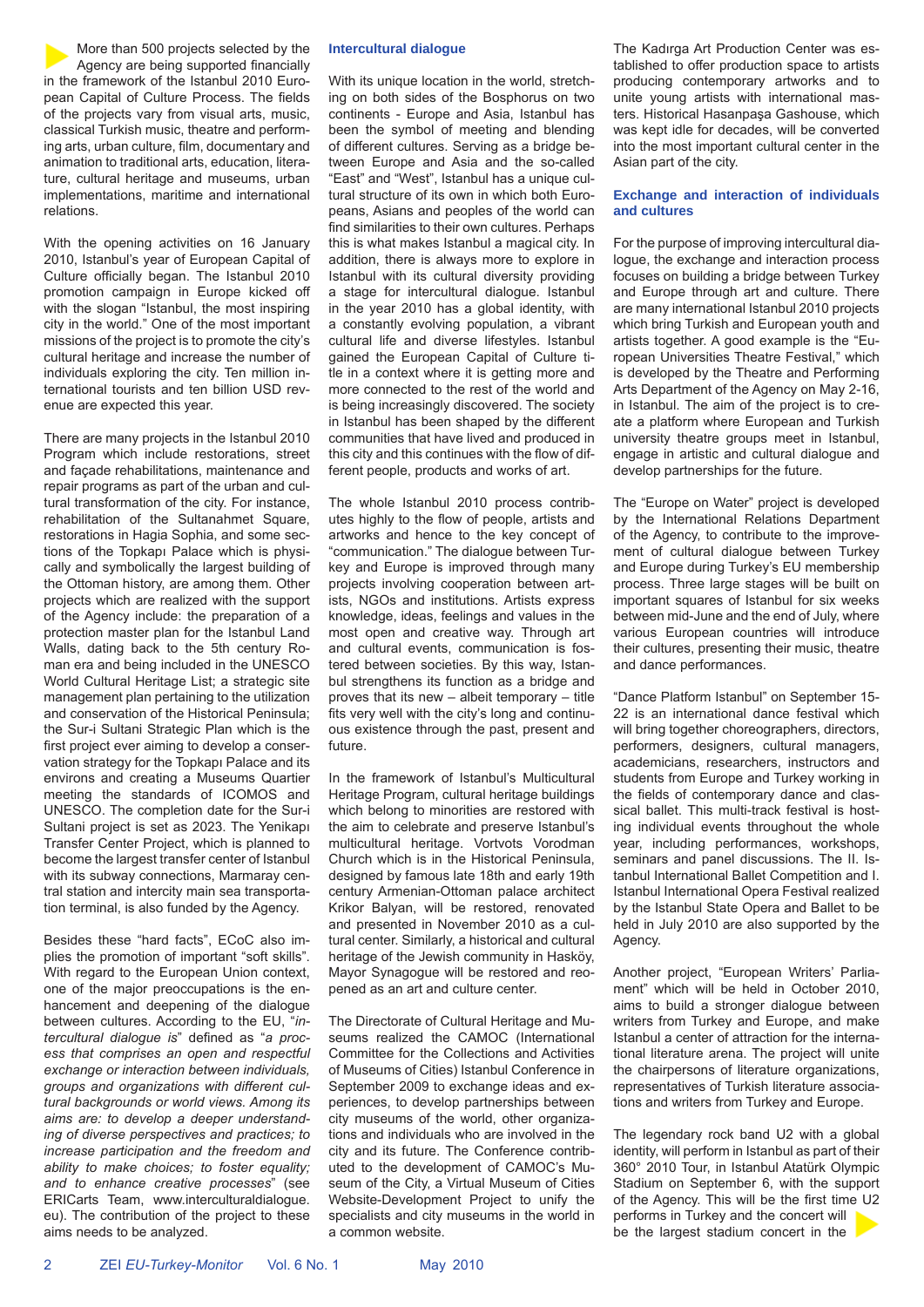history of the city. This huge event is expected to unite worldwide U2 fans in Istanbul.

Within the scope of IPA (Instrument for Pre-Accession Assistance), the European Commission supports Istanbul 2010 with its "Civil Society Dialogue – Istanbul 2010 European Capital of Culture Grant Scheme Program." Grants will be given to civil society organizations in Turkey focusing on art and culture in their projects in various fields with the collaboration of partners from EU members. The program will contribute to facilitate the cooperation and develop partnerships between civil society organizations in Turkey and EU.

In November 2010, the "News Agencies Meeting in the Culture Capital" Project will bring together about 170 executives and press members from approximately 80 news agencies from around the world, in a 5-day conference. Representatives of international news agencies and well-known journalists will meet in Istanbul in this event realized by the Turkish Anatolian News Agency. The project aims to increase the visibility of Istanbul in the international arena.

Invitations to European artists to Istanbul are essential for many projects in the Istanbul 2010 program. For example, in the framework of "Istanpoli" project, designed by garajistanbul and supported by the Agency, four internationally acclaimed performance artists from Germany, Belgium and the U.S. reside in Istanbul for a certain period of time to produce works, based on their experiences in the city. The project is designed in a way that the residents of the city, who may or may not be involved in arts, participate in the production process. Their works are first performed in Istanbul and later in various European locations.

Similarly, in "Lives and Works in Istanbul" de-

# **CHRONOLOGY**

compiled by Volkan Altintas

**21 December 2009:** Chapter 27 on environment is opened for negotiations.

**1 January 2010:** Spain takes over the Council Presidency.

**25 January 2010:** Mevlüt Çavuşoğlu, member of the Justice and Development Party (AKP), is elected President of the Parliamentary Assembly of the Council of Europe (PACE).

**9 February 2010:** The European Parlia $ment - finally - approaches the new Barroso$ Commission.

**15/16 March 2010:** EU Commissioner for Enlargement, Stefan Füle, visits Turkey.

**18 April 2010:** Derviş Eroğlu of the National Unity Party defeats Mehmet Ali Talat in presidential elections in Northern Cyprus.

veloped by the Visual Arts Department, beginning from November 2008 until the end of 2010, five well-known artists from EU countries are invited to Istanbul and given the opportunity to live, work and produce artworks and organize workshops. The five artists and the young local artists participating in their workshops will each create an artwork, producing 77 artworks in total for Istanbul.

Another similar project realized by the Istanbul Goethe Institute as part of the Istanbul 2010 program, and funded by the Culture Bridges program of the EU, is "On the Road – European Literature Goes to Turkey/Turkish Literature Goes to Europe." The project is realized since May 2009 and will end in June 2010. It includes a European writers, artists and musicians' tour to 24 cities in Turkey, including the organization of European Cultural Weeks in these cities. The project will continue with the tour of writers, artists and musicians from Turkey to eight European countries.

## **Participation and decision making**

The Istanbul 2010 promotion campaign in Turkey carries the slogan, "Now is the Time to Re-explore." In line with this slogan, the main message in all of Istanbul 2010 promotion materials is "Our Energy is from Istanbul". The residents of Istanbul are encouraged to re-discover the city they live in, to feel its energy, to actively participate, and to become creative themselves, inter alia to communicate the special features of Istanbul to non-Istanbulites.

One of the central missions of the Istanbul 2010 process is to include the people – children, youth, students, teachers, elderly, disabled, street sellers, etc., who make Istanbul what it is – in the cultural development, decision making and sharing process. Priority is given to the participation and contribution

Commentators see this as setback for the efforts to reunify the island.

**22 April 2010:** Armenia suspends the ratification process for the protocols signed with Turkey on 10 October 2009. Armenian president Sersch Sargsjan explained this by pointing to inacceptable pre-conditions formulated by Turkey.

**10 May 2010:** At the EU-Turkey Accession Council press conference, EU Commissioner for Enlargement, Stefan Füle, fuels hopes for the opening of more negotiation chapters in the course of the year.

Sources: www.euractiv.com; www.euobserver.com; www.mfa.gov.tr; www.n-tv.de; ec.europa.eu.

*Volkan Altintas is Junior Fellow at ZEI.*

of citizens with various cultural backgrounds. Not just the dialogue of the elite or well known artists, but of amateur inhabitants of Istanbul of different ages, education levels and backgrounds is aimed at. The quantity, quality and diversity of cultural events offered in 2010 to the residents of Istanbul are higher than ever. As an example, during the week of 5-12 April, in addition to the variety of other cultural events, those held with the support of the Agency include, David Helfgott and Jordi Savall concerts, a pantomime performance by the famous Swiss company "Mummenschanz" and concerts during the Istanbul 2010 Chopin Piano Weeks.

Residents of Istanbul are encouraged to take part in the Istanbul 2010 process by the Volunteer Program launched in August 2009 by the Urban Culture Department of the Agency. In line with the pluralistic nature of the Istanbul 2010 Project, the program is open to the entire population of Istanbul – of different ages and social backgrounds. The activities of the Program include Observational Studies consisting of following the ongoing activities of 2010 and reporting the observations, Neighborhood Activities and, Social Inclusion which includes helping relatively disadvantaged people or groups to have access to the 2010 activities. The Project's target is to reach 300 active volunteers and 10.000 registered volunteers. The volunteers program is expected to create a model with respect to its scope and the number of volunteers.

"2010 in Schools," developed by the Education Department of the Agency, covering the period of October 2009 to December 2010, is a project to ensure the involvement of music, stage and performing arts, visual arts and literature teachers and their students in the Istanbul 2010 process and to create culture consumers in a sustainable nature. The project includes seminars for the teachers in Istanbul and also lectures and competitions for the students. By the end of this project, an estimated three million students will have been reached.

Increasing dialogue leads to more understanding and creative products and less prejudice among people. This is why Istanbul 2010 has to be perceived from a communication perspective as a great opportunity to improve the dialogue between Turkey and Europe. The connections and partnerships developed during 2010 – with a great variety of selected projects carried out by different teams – will have a sustainable effect and bring positive changes. Working and learning together in projects are valuable experiences strengthening bilateral relations. Bridges are built by using arts and culture as the medium. The Istanbul 2010 process is very likely to have a domino effect, created by the people, artists, cultural institutions, media and the like, and then through them diffusing into the societies in Turkey and Europe.

*Bahar Paykoç, Assistant, Istanbul 2010 ECoC Agency Theatre and Performing Arts Department; M.A. in Media, Culture and Communication, New York University.*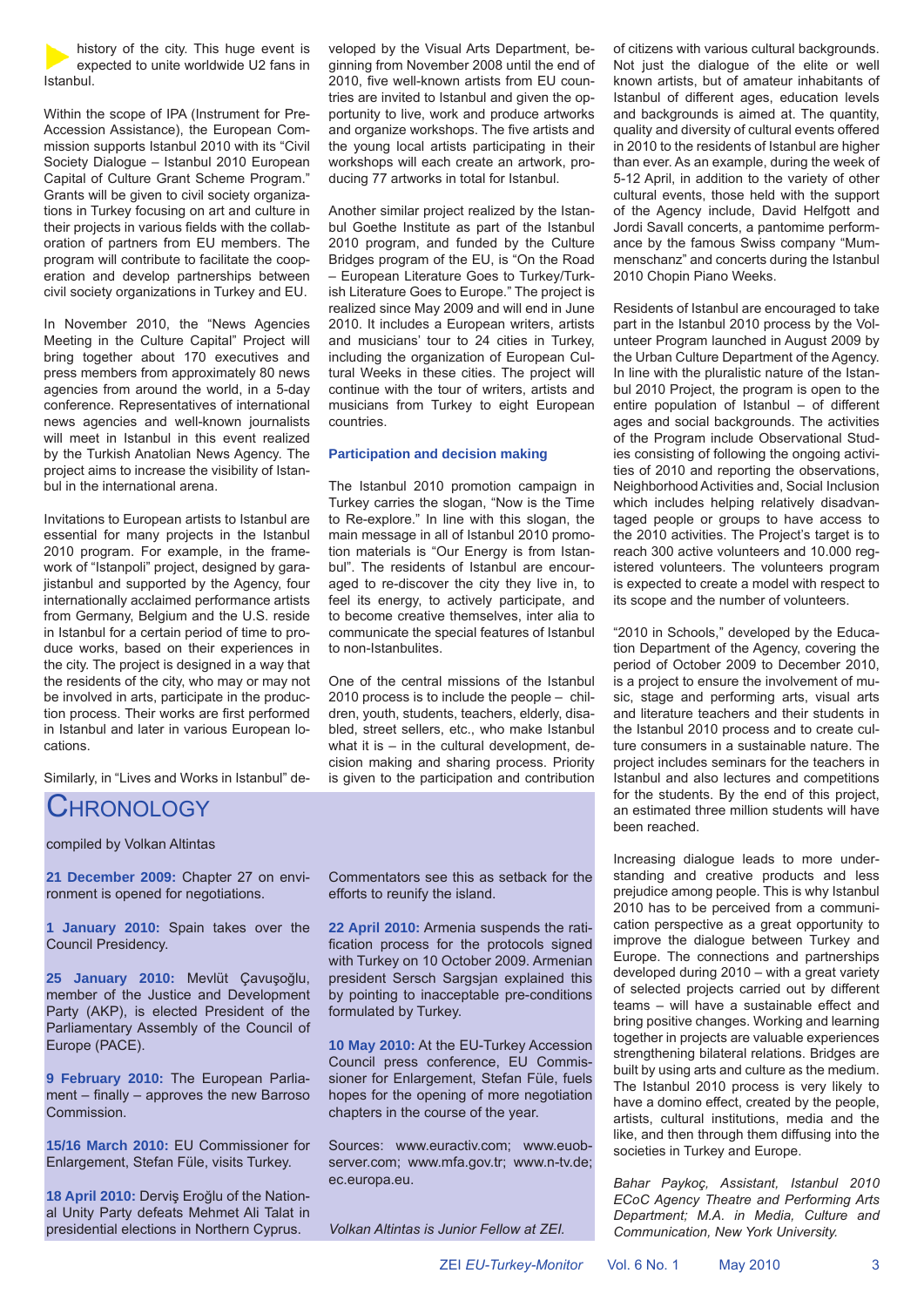# PÉCS2010 European Capital of Culture

Beáta Seres

Pécs is the seat and the largest city of the Transdanubian region in Western Hungary; a Catholic Episcopal seat and a university city that provides home to a large number of festivals year after year. Although it is at a distance of five hundred kilometres from the Adriatic Sea, numerous travel books describe Pécs as the Hungarian city with a touch of the Mediterranean. Pécs is home to approximately 160,000 people, a city of knowledge and history. The local city centre, with its ancient Christian remains from the Roman years, was made a World Heritage Site in 2000 by UNESCO.

The year 2010 is looked at as the starting point of a long-term cultural based regional economic development in the life of Pécs. The European Capital of Culture (ECoC) title gave the city a unique opportunity to reach international attention and to show its genuine treasures to the world: its cultural heritage as well as its creativity and openness. The programme is designed to enable the city to rediscover its urban character, the beauty of living in a city, reclaim public spaces for the benefit of its community, and make the whole environment more livable. The ECoC title provides development possibilities not only for the city itself but for the entire South Transdanubian region.



*Aerial view of Pécs with the cathedral and the mosque of pasha Gasi Kassim at Széchenyi square. © Pécs2010.*

In 2010, as European Capital of Culture, Pécs awaits visitors with hundreds of programmes. The colourful, exciting events and festivals are housed by the squares and buildings of enormous historical value of the two-thousand-year-old city, made unique by the contemporary works of art and performances that determine the current image of Pécs. In 2010, everyone who will visit one of the country's most significant university cities, proud to host 35-thousand Hungarian and foreign students, will be able to meet the most brilliant creations of Hungarian and European culture, learn about the arts of the neighbouring Balcanic people, and enjoy the unique atmosphere of the wonderful sub-Mediterranean, all at the same time.

## **Pécs Builds for the Long Term**

In addition to the cultural programmes, Pécs is preparing with key investments worth HUF 35 billion, with Hungary's greatest ever culture-based urban development. Several of these developments are closely connected to this year's programme. The more than 70 city areas being refurbished, the central squares and parks being revived will not only make the city more liveable for its citizens, but will also allow the visitors to enjoy the cultural programmes in a unique setting. The Zsolnay Cultural Quarter, the Conference and Concert Centre, the Grand Exhibition Space and the "Museum Street" play a major role already in 2010, as venues for cultural programmes, whereas the South Transdanubian Regional Library and Knowledge Centre, even though it opens its gates in 2010, is definitely built for the future.

One of the key elements of the city's winning application for the European Capital of Culture title entitled "Borderless City" is cultural innovation, which is expected to multiply Pécs's already existing touristic appeal. In all of this, 2010 is only the beginning. The Pécs2010 European Capital of Culture programme – as the authors of the application had originally hoped – in addition to its "own" key investments and to the construction of the M6 motorway, is triggering further developments in the city and in the region. Several hotel development plans are being realized, so that more four-star accommodations will await the visiting tourists. In the framework of the South Transdanubian Operational Programme there are other developments connected to the Pécs2010 European Capital of Culture Programme being realized in various towns in the region. Some of the key investments of the region are

the Renaissance Theme Park of Bikal which already opened to the public, the water theme park and sports centre being built in Orfű, or the development of the Harkány spa into a health resort complex.

# **Culture That Bonds**

As the investments connected to this year are realized, the role played by Pécs within the region changes completely. However, here the region does not only mean Southern Transdanubia, but also the international cultural region called Southern Cultural Zone. Relying on its special geopolitical position, as well as on its cultural assets and experiences, Pécs is seeking to find its place and intermediary role in a system of interrelations that goes beyond the country's borders. It is a known fact that culture can bond people living on both sides of the borders. Thus, a different interpretation of the word borderless means a spiritual crossing of the border, as culture – using the common language of art – can generate a new relationship between countries and people.

The words cooperation and collaboration gain new meaning in Pécs via the European Capital of Culture programme. The strength of culture brings together and joins the players from all fields of life: culture and arts, civil organizations, the economic sector and the political elite alike. Cooperation is not merely realized on the city level, but also on county-, regional-, governmental- and naturally European Union-level as well. The extended network provides strong bases for the year of 2010 to become the most important milestone of sustainable, culture-based city development.

Besides the future potential, it is the cultural heritage of the city that made Pécs appropriate and worthy to bear the title of European Capital of Culture in 2010. The thousand-year-old bishopric, the early Christian burial chambers which were designated part of the UNESCO world heritage in 2000, the significant contemporary artists, the museums, or the Bauhaus heritage are just a few examples to name.

Along Pécs, Istanbul and Essen in the Ruhr Region also hold the title of European Capital of Culture in 2010. Because of the historical and cultural traditions it is important for each city to collaborate with its co-capitals. With the German partners, the basis for this cooperation rests on the existing excellent cultural relations, whereas with Istanbul, in addition to

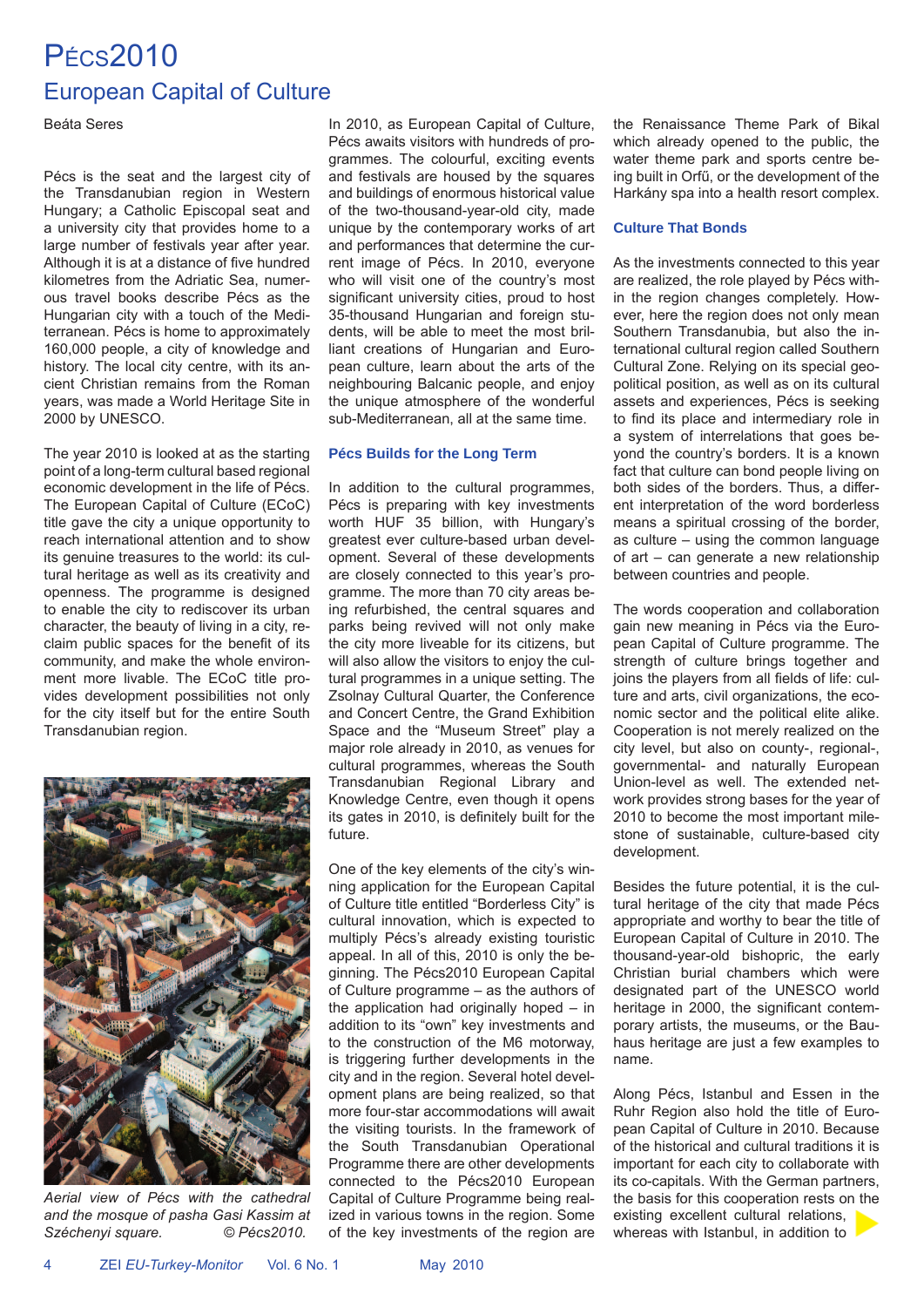

the common past, on openness, curiosity, and initiative.

The organizers feel that as a result of the European Capital of Culture programme, a real cultural leap will take place in Pécs, therefore it is the programme's mission to revive the joy of community life as opposed to a static event- and festival-focused culture, so that culture in Pécs may mean first of all a form of community life, a common experience for its citizens as well as for its visitors.

#### **Programmes All Year Round**

In 2010, a number of colourful, exciting events await visitors in Pécs. Among the 30 art festivals and major events, the numerous classical and contemporary music events, musical productions – pop, folk and world music alike -, the theatre and dance performances and screenings, the exhibitions of fine art and applied art, the scientific and literary programmes, the "cultural export" events organised together with the other capitals, and the countless programmes about the city and its residents, everyone can find an event that they are interested in. Great emphasis will also be placed on the programmes organized by the NGOs and on the programmes organized by Pécs's institutes and organizations, just as on the regional partner programmes, and the events of the other Hungarian cities that applied for the European Capital of Culture title.

*Beáta Seres, International Press Relations, Pecs2010 Management Centre.*

# METROPOLIS IN THE MAKING: INNOVATIVE AND OFFBEAT The European Capital of Culture RUHR.2010 "Essen for the Ruhr"

Katharina Jarzombek and Elmas Topcu

The Ruhr, representing 53 cities and 5.3 million inhabitants is the European Capital of Culture in 2010. Located in the heart of Europe, the region is the third largest urban agglomeration in Western Europe and is now proudly presenting its unique cultural heritage and the change it is undergoing to a larger international audience. The Ruhr was dominated by the coal and steel industry for more than a century, but has now successfully transformed itself into an attractive and dynamic polycentric metropolis, defined by the cultural diversity of residents from over 170 nations, its growing creative and service sectors, internationally renowned cultural facilities, spectacular industrial monuments and a huge variety of recreation areas. In 2006, the city of Essen was selected as the European Capital of Culture 2010 on behalf of the whole region. This was in recognition of the Ruhr's cultural strength that has determined the region's unique change. The accolade now gives the region a matchless opportunity to present itself as a European role model of an innovative and offbeat metropolis. To do this, it will be staging more than 300 cultural projects and 2,500 events throughout the year 2010.

## **A Metropolis in the Making**

For more than a century the Ruhr was dominated by the coal and steel industries. Its residents laboured under harsh conditions and transformed a formerly insignificant strip of land into the powerhouse of German industry. Despite language barriers and cultural differences the workers in the pits and blast furnaces had to rely on each other blindly. This sense of togetherness has left a strong mark on the region's identity – the basis for today's Ruhr mythology.



*UNESCO World Heritage Site, Zeche Zollverein. © Reinicke/StandOut.de.*

The decline of the coal and steel industries after World War II was another challenge for the inhabitants of the Ruhr. They have met this challenge in a typically courageous and pragmatic manner. While the former industrial icons – pitheads, coal mines, gasometers, blast furnaces, and even breweries – have been gradually turned into stunning industrial monuments along what is now called the Ruhr's "Industrial Heritage Trail", the Ruhr area has become the home of 19 universities, 100 concert houses, 120 theatres and over 200 museums and festivals.

Today the area consists of 53 cities, of which Dortmund (587,000 inhabitants), Essen (583,000 inhabitants), Duisburg (497,000 inhabitants) and Bochum (382,000 inhabitants) are the largest. All of them are lined up along the Ruhr's main traffic artery, the A40 motorway, without any visible city limits or a single city centre. The south of the region is traversed by the river Ruhr, a long-time symbol of the Ruhr's coal and steel industries. Nowadays the Ruhr Valley together with Emscher and Lippe, two rivers further to the north of the region, have regained their natural beauty. They now provide Ruhr residents and a steadily growing number of visitors with green landscapes and a large variety of open-air recreation. The Emscher Landscape Park represents the green heart of the Ruhr Metropolis during and after RUHR.2010. It offers a combination of untamed natural beauty and new gardens, sports and other outdoor activities as well as an open-air art exhibition on Emscher island (EMSCHERKUNST.2010) that will feature internationally known artists. The exhibition is giving visitors a sharper impression of the transformation taking place throughout the region.

## **Projects for a better Mutual Understanding**

The Capital of Culture's programme "Moving Europe" explicitly addresses

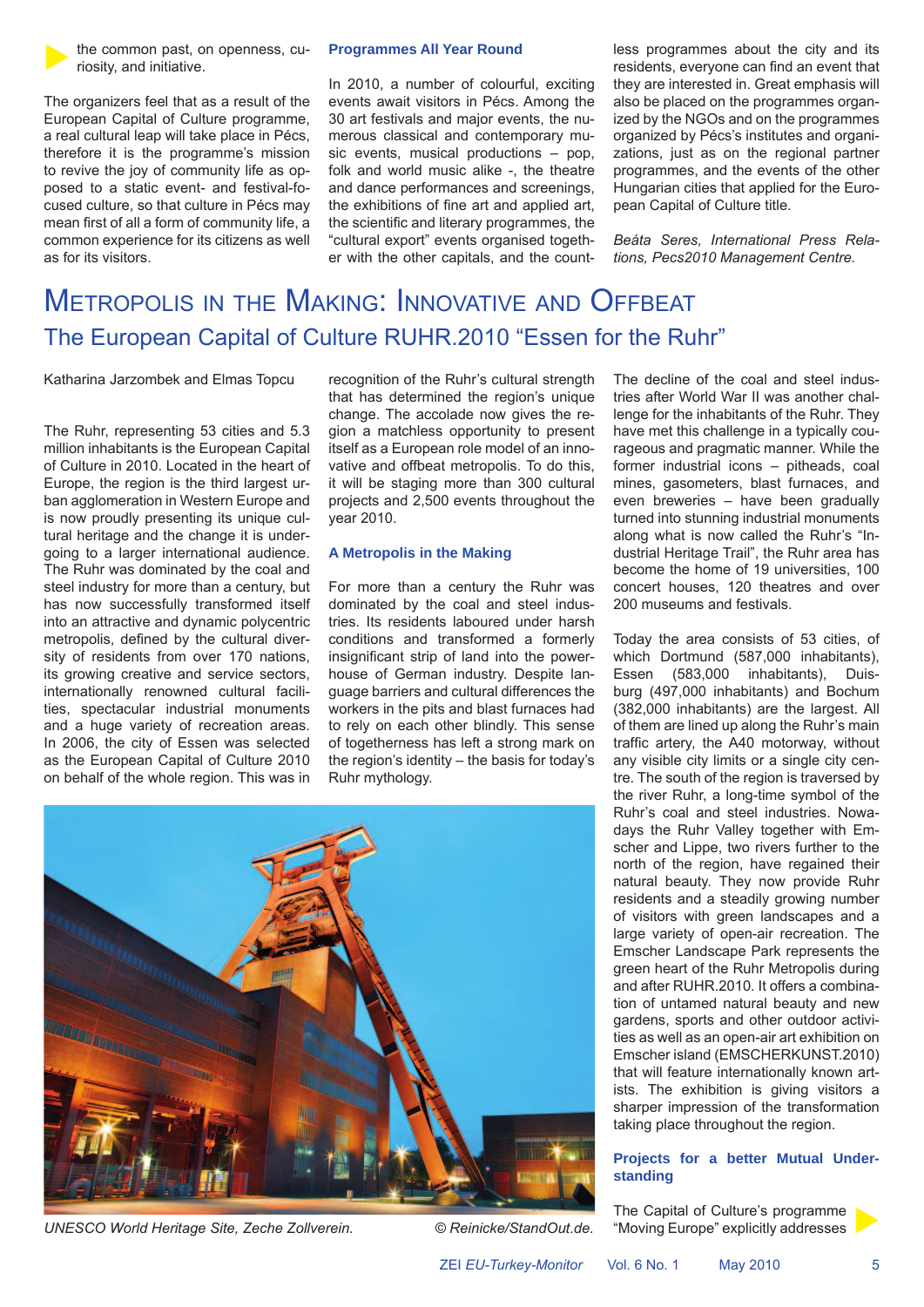questions of migration and identity, culture and science. Within the programme's four sub-areas, namely TWINS, MELEZ, Science and RUHR.2030, the Capital of Culture is spearheading collaborative projects designed to facilitate meaningful dialogue among Europe's citizens, strengthen creative exchange between artists and promote international academic discourse.

The projects TWINS and MELEZ are all about a vibrant Europe of interaction and co-operation – beyond bureaucratic regulation. These initiatives confront the experience of 150 years of migration and are particularly interested in the every-daylives of people from over 170 different nations.

Science and RUHR.2030 seek to address local as well as global issues of current but also of future interest: What role for the European city in a Europe of regions? How is the Ruhr Metropolis developing? What are the consequences of an ageing society? What role will renewable energies and climate change play in a global and local context? How can we introduce children and young people to cultural education?

Practical co-operation with European partners is mainly realised by TWINS. The 53



*Metropole Ruhr © Jamiri/UNICUM.*

towns and cities of the Ruhr region entertain relations to more than 200 twin towns and cities throughout Europe and beyond. The towns were asked to put forward enthralling and forward-looking ideas and projects for Europe. Already in spring 2008 and 2009, an international jury nominated the 100 best TWINS ideas from just under 500 project applications. Especially young people are being offered a variety of possibilities to actively contribute to the European Capital of Culture and to realise own, unconventional project ideas within TWINS. As a consequence, over the past years TWINS has already developed itself to become an impressive engine of creativity for a superlative Europe of cultures.

The ability of culture and art to connect people across languages and borders is also shown by our common projects with Istanbul and Pécs. Over 20 projects alone are realised with Istanbul, another 20 are implemented with Turkish colleagues, 12 additional ones link RUHR.2010 and Pécs – this also includes some trilateral programmes such as "Temporary Town", "Promethiade", "Europe on Water" and "Caravan2010 Ruhr/Pécs/Istanbul".

Have a look yourself, what has become of the traditional mining area ("Kohlenpott"). You will be astonished. During the European Capital of Culture year 2010, the Ruhr metropolis merits a visit on each of its 365 days!

*Katharina Jarzombek is responsible for International Media Relations, RUHR.2010 GmbH; Elmas Topcu is project Manager of "Stadt der Kulturen", RUHR.2010 GmbH.*

# NEW ZEI PUBLICATION The Global Proliferation of Regional Integration

REGION-**BUILDING** THE GLOBAL PROLIFERAT



Ludger Kühnhardt, Vol. I: The Global Proliferation of Regional Integration

Oxford / New York: Berghahn Books, 2010, 491 pages with bibliography and index, ISBN 978-1-84545-654-2



Ludger Kühnhardt, Vol. II: Regional Integration in the World: Documents

Oxford / New York: Berghahn Books, 2010, 503 pages, ISBN 978-84545-1-655-9

After two centuries of nation-building, the world has entered an era of region-building in search of political stability, cultural cohesion, and socio-economic development. The regional structures and integration schemes emerging in most regions of the world are deepening their ambitions, with Europe's integration experience often used as an experimental template or theoretical model. These are the main theses of the comprehensive analysis published by ZEI director Prof. Dr. Ludger Kühnhardt, based on several vears of field research and studies.

Volume I provides a political-analytical framework for recognizing the central role of the European Union not only as a conceptual model but also a normative engine in the global proliferation of regional integration. It also gives a comprehensive treatment of the focus, motives, and objectives of non-European integration efforts. Volume II offers a unique collection of documents that gives the best available overview of the legal and political evolution of regionbuilding based on official documents and stated objectives of the relevant regional groupings across all continents since the mid-20th century until today.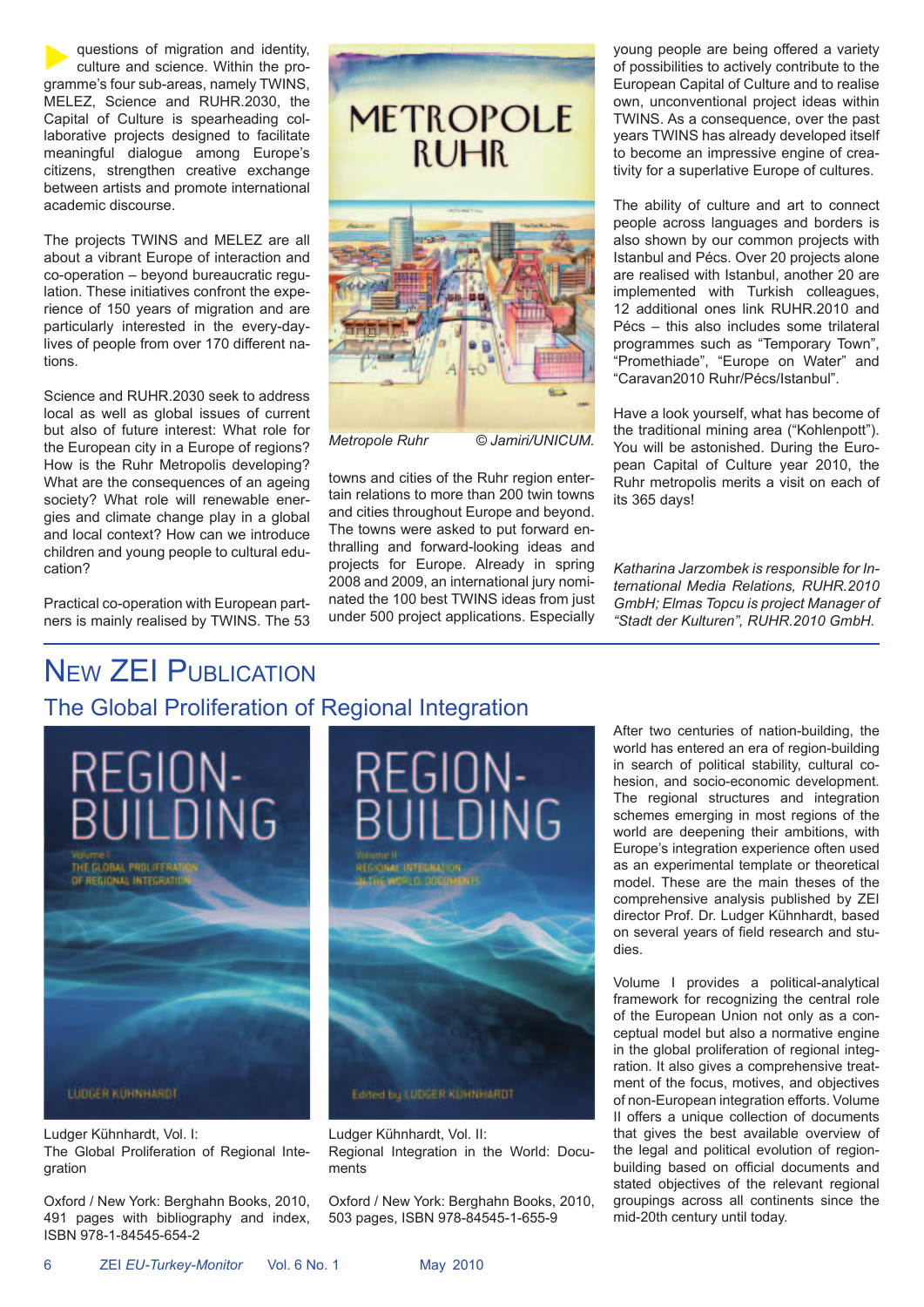# THREE QUESTIONS to Mevlüt Çavuşoğlu, President of the Parliamentary Assembly of the Council of Europe

You are the first Turkish President of the Parliamentary Assembly of the Council of Europe. What are the defining aspects of Europe you and the Council are representing?

Let me start by the Council of Europe's main features as it is one of the oldest international organisations working towards European integration:

The Council of Europe has a particular emphasis on legal standards, human rights, democracy and the rule of law. It has 47 member states with some 800 million citizens to promote the awareness of, and respect for human rights. The Council of Europe's most famous achievement is the European Convention on Human Rights, adopted in 1950 following a report by the Council of Europe's Parliamentary Assembly. The Convention created the European Court of Human Rights.

Article 1(a) of the Statute states that the "*aim of the Council of Europe is to achieve a greater unity between its members for the purpose of safeguarding and realising the ideals and principles which are their common heritage and facilitating their economic and social progress.*"

Therefore, membership is open to all European states which seek European integration, accept the principle of the rule of law, and are able and willing to guarantee democracy, fundamental human rights and freedoms. While the member states of the European Union transfer national legislative and executive powers to the European Commission and the European Parliament in specific areas under European Community Law, Council of Europe member states maintain their sovereignty, but commit themselves through conventions and co-operate on the basis of common values and common political decisions. Therefore I and the Council are actually representing the universal values of humanity for all countries.

The Council of Europe is playing a major role in promoting democracy, good governance, the rule of law and human rights throughout Europe and beyond by various means. What are the main aims of your presidency of the Parliamentary Assembly of the Council of Europe?

First of all, I cannot but state that it

# CURRENT NEGOTIATING STATUS

## *No. Title of Chapter*

| $\mathbf{1}$   | Free movement of goods                                     |  |  |                     |
|----------------|------------------------------------------------------------|--|--|---------------------|
| $\overline{2}$ | Freedom of movement for workers                            |  |  |                     |
| 3              | Right of establishment and freedom to provide services     |  |  |                     |
| 4              | Free movement of capital                                   |  |  |                     |
| 5              | Public procurement                                         |  |  |                     |
| 6              | Company law                                                |  |  |                     |
| $\overline{7}$ | Intellectual property law                                  |  |  |                     |
| 8              | Competition policy                                         |  |  |                     |
| 9              | <b>Financial services</b>                                  |  |  |                     |
| 10             | Information society and media                              |  |  |                     |
| 11             | Agriculture and rural development                          |  |  |                     |
| 12             | Food safety, veterinary and phytosanitary policy           |  |  |                     |
| 13             | <b>Fisheries</b>                                           |  |  |                     |
| 14             | <b>Transport policy</b>                                    |  |  |                     |
| 15             | Energy                                                     |  |  |                     |
| 16             | <b>Taxation</b>                                            |  |  |                     |
| 17             | Economic and monetary policy                               |  |  |                     |
| 18             | <b>Statistics</b>                                          |  |  |                     |
| 19             | Social policy and employment                               |  |  |                     |
| 20             | Enterprise and industrial policy                           |  |  |                     |
| 21             | Trans-European networks                                    |  |  |                     |
| 22             | Regional policy and coordination of structural instruments |  |  |                     |
| 23             | Judiciary and fundamental rights                           |  |  |                     |
| 24             | Justice, freedom and security                              |  |  |                     |
| 25             | Science and research                                       |  |  |                     |
| 26             | <b>Education and culture</b>                               |  |  |                     |
| 27             | Environment                                                |  |  |                     |
| 28             | Consumer and health protection                             |  |  |                     |
| 29             | Customs union                                              |  |  |                     |
| 30             | <b>External relations</b>                                  |  |  |                     |
| 31             | Foreign, security and defence policy                       |  |  |                     |
| 32             | <b>Financial control</b>                                   |  |  |                     |
| 33             | Financial and budgetary provisions                         |  |  |                     |
| 34             | Institutions                                               |  |  |                     |
| 35             | Other issues                                               |  |  |                     |
|                | Legend: not yet opened<br>(O) suspended<br>opened          |  |  |                     |
|                | provisionally closed                                       |  |  | Data as of May 2010 |



Klaus Hänsch: Europäische Integration aus historischer Erfahrung. Ein Zeitzeugengespräch mit Michael Gehler, ZEI Discussion Paper, C 197/2010.

Ludger Kühnhardt/Tilman Mayer (eds.): Die Gestaltung der Globalität. Annäherungen an Begriff, Deutung und Methodik, ZEI Discussion Paper, C 198/2010.

Wolfram Hilz/Catherine Robert (eds.): Frankreich - Deutschland - Polen: Partnerschaft im Herzen Europas, ZEI Discussion Paper, C 199/2010.

Klaus W. Grewlich: Pipelines, Drogen, Kampf ums Wasser - greift die EU-Zentralasien-Strategie? Neues "Great Game" von Afghanistan bis zum Kaspischen Meer?, ZEI Discussion Paper, C 200/2010.

Ralf Hepp/Jürgen von Hagen: Fiscal Federalism in Germany: Stabilization and Redistribution Before and After Unification, ZEI Working Paper, B 01/2009.

\* \* \*

Aurélie Cassette/Etienne Farvaque/Jérôme Héricourt/Nicolas Jean: Budget structure and reelection prospects: empirical evidence from French local elections, ZEI Working Paper, B 02/2009.

Martin Seidel: Der Euro - Schutzschild oder Falle?, ZEI Working Paper, B 01/2010.

All papers are available on www.zei.de.

ZEI *EU-Turkey-Monitor* Vol. 6 No. 1 May 2010 7